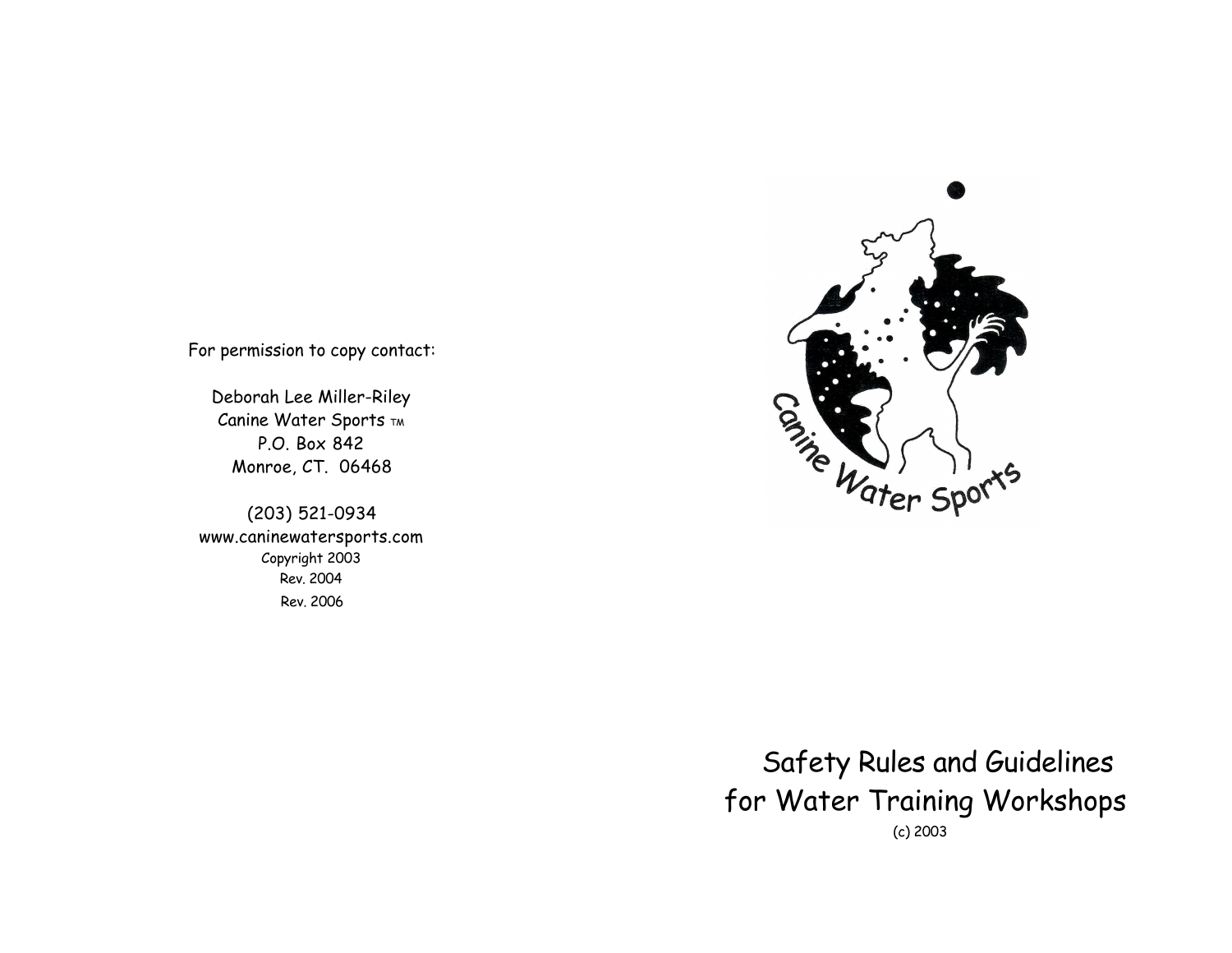#### **Read This Caution**

Some dogs can become so stimulated by our water play and chase games that out of excitement or frustration they quickly become a menace to their handler or to other participants. Past participants have been accidentally injured by excited dogs. We assess no shame or blame for a dog who becomes highly aroused, but we do expect handlers to be observant and respond to their dog's stress level and lack of self-control. A handler who will not or who physically cannot immediately turn and guide a rude or overly excited dog away to a place where the dog can clam down and demonstrate cooperative behavior should not attend our group workshops.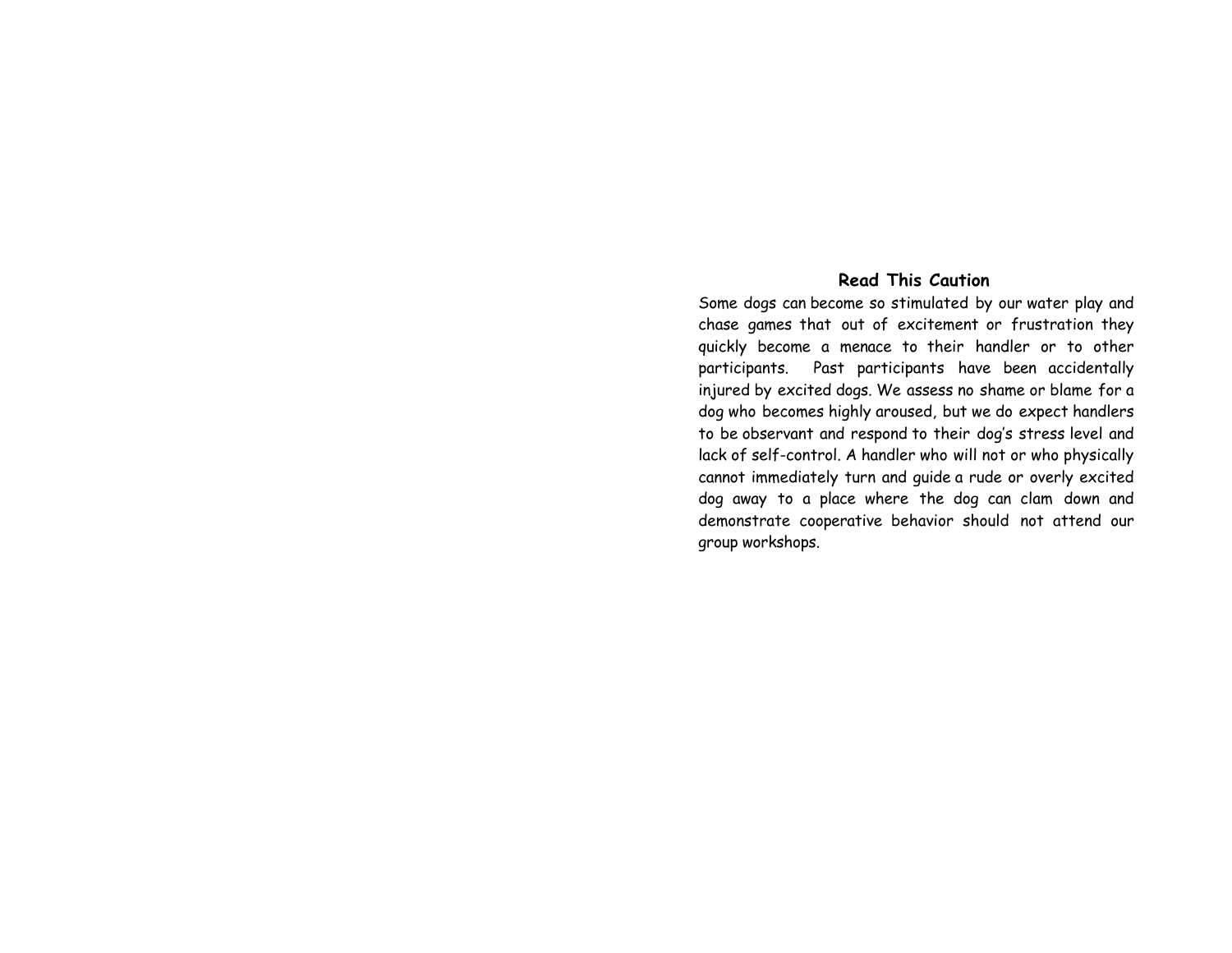#### **About Our Training Programs**

Canine Water Sports workshops & camps provide water loving dogs and their owners an opportunity to learn useful and fun water behaviors. They are open to any nonaggressive dog who finds water a source of pleasure and enjoys swimming. To keep water play safe, dogs are required to wear a life jacket or a harness and to have all throat collars removed before entering the water. We teach and encourage handler's to learn how to gain canine attention and cooperation without the use of force or leash compulsion. We shamelessly applaud and advocate rewarding appropriate canine behavior with lots of treats, toys, play, affection and praise.

Our workshop goal is to foster greater awareness and appreciation for each dog's unique abilities while teaching handlers how to shape happy, confident and able working water dogs. Our workshops include long rest periods between short training sessions to help the dogs relax and process the information they just learned. We consider these lap or nap periods vital to expediting learning, minimizing negative stress & fatigue and reducing injury risks.

We hope that while attending our workshops you remember:

- value progress over perfection
- the greatest gift you give your dog is your time and attention
- maintaining a history of trust & safety is priceless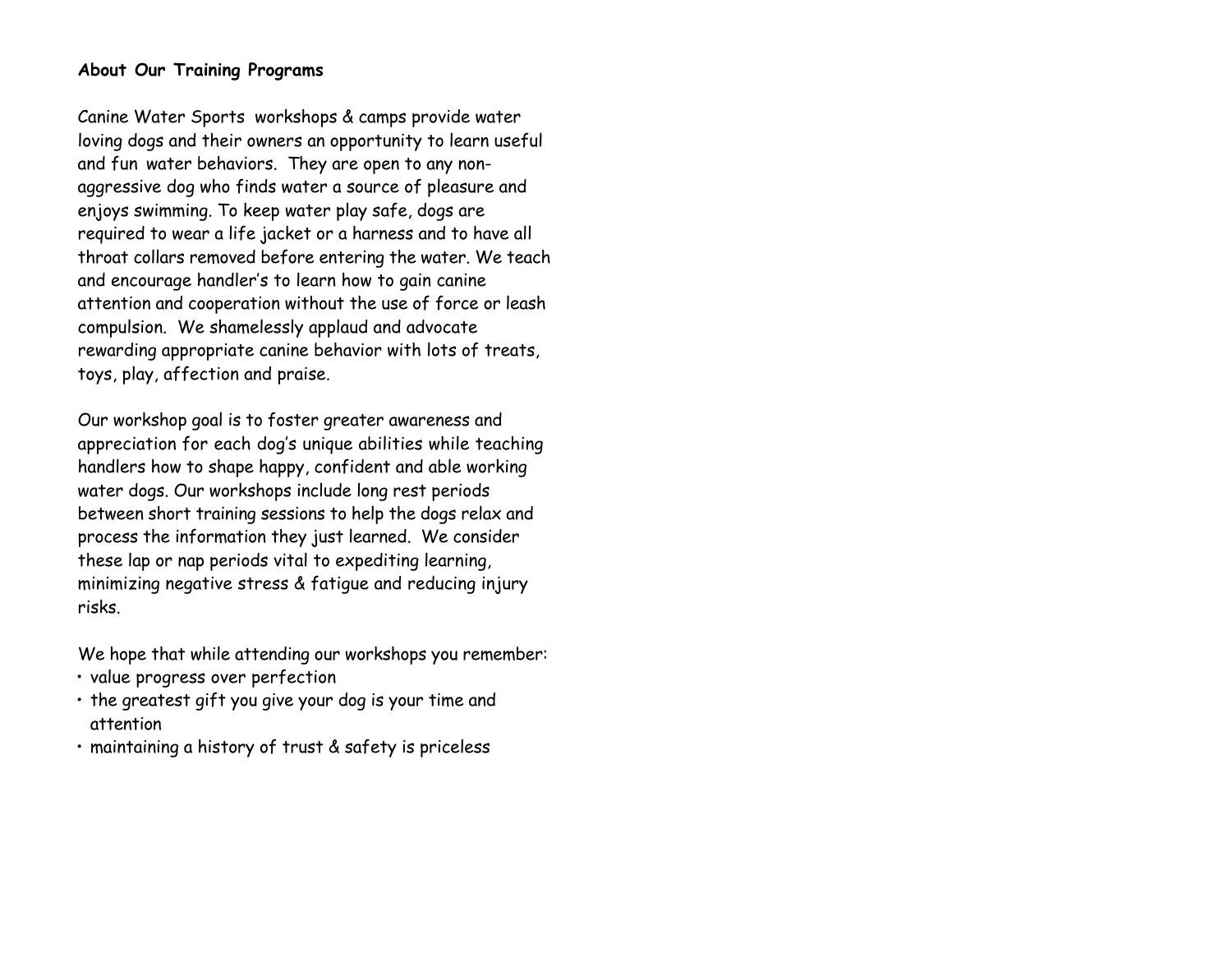- Be prepared for weather conditions that include hot sun, cold wind, rain. Pack for heat, wind and rain protection at the training site.
- Crates and pens offer dogs a safe haven to rest make sure confinement is supervised and continues to provide protection and comfort.
- Guarantee you will be welcomed back at hotels, use crates, cover up room furniture with your own coverings, don't leave your dog unattended in a room if it barks, and always clean up after your dog. There is no excuse for not carrying an enzyme cleaner for elimination errors, vomit or blood.
- Bath products are a good idea to pack especially if your dog wanders into or rolls in a less than pleasant smelling place. Be sure to include grooming equipment like a comb or brush, nail cutters, tick removing device and scissors too.
- Don't forget the insect & tick repellant.
- In case of emergencies add a first aid kit with a first aid booklet, a lighter, a flashlight, road flares or beacons, a blanket and extra leashes into the vehicle.
- Consider packing pain relief and anti diarrhea products for you an your dog.
- Travel with a cell phone. Leave a note at home or with a friend with your route plan, destination, expected day/ hour of return, who will be with you (dogs & humans), emergency phone numbers and how you can be contacted. Even if you only expect to be training for a short time near home - leave a note for family and/or tell someone of your plans. (They don't call it an accident cause you planned for it to happen!)

### **Water Equipment**

- Dogs working in the water shall wear a water safety devise. This shall be either a canine life jacket or a water sports harness. While CWS recommends our CWS Water Sports Harness by TugNHug, a simple nylon tracking style (nonrestrictive) harness is acceptable. The harness and the life jacket must be able to support the dog's weight in case there is need for an emergency lift from the water. K9 Life jackets are required for participation in a CWS training event and are strongly recommended for: puppies, seniors, dogs recovering from an injury or illness, learning to swim, learning to jump from a platform, riding on a boat, swimming in cold water, swim conditioning, confidence building, dogs with a poor buoyancy factor (lung capacity plus fat to muscle ratio) or for any dog who has not been in the water for a long period of time. Dogs are permitted to wear life jacket during CWS water tests. (See: K9 Float Coat by Ruffwear.com)
- Handlers may attach a short floating lead to the dog's harness or life jacket for the purpose of safety and flight prevention. Handlers are encouraged to use means, other than a leash, to gain canine attention and cooperation in the water. Water safety leads are to be made from floating line, no longer than 4.5 ft long, be able to snap or tie to the harness or life jacket and be made without a loop handle. CWS does not recommend long lines or lines/leashes that sink. They can be difficult to manage and can tangle around the handler, the dog or other objects. (CWS recommends the CWS Water Safety Lead).
- Handlers shall wear an active, full body support, government approved life jacket (i.e. a USCG Type III life jacket) when in the water or on a boat. Handlers shall also wear water durable water shoes that protect the feet from sharp objects. Wet suits are not required, but are good to have for a variety of water conditions and to provide skin protection. CWS recommends that all handlers wear protective clothing over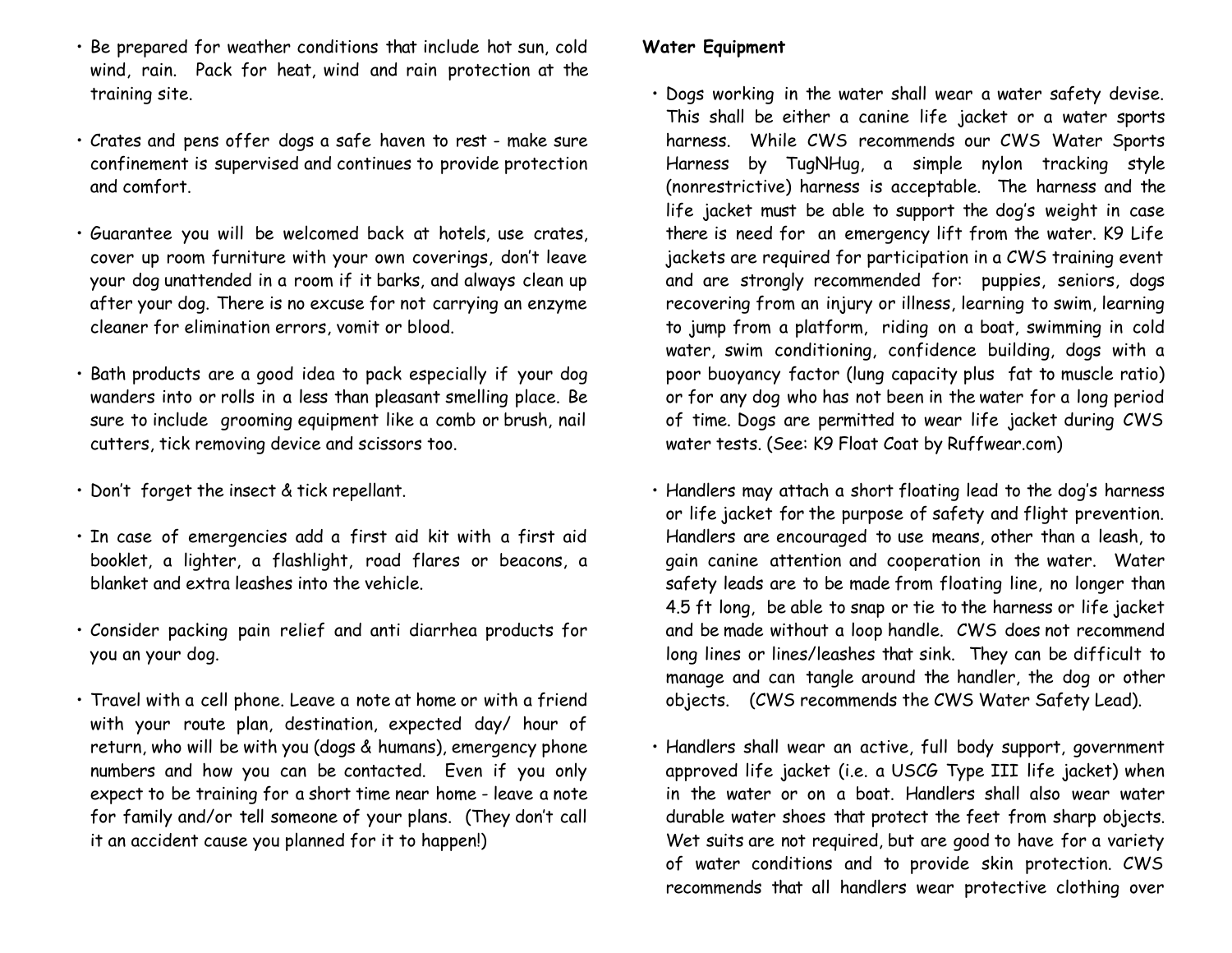shoulders and thighs to prevent injury from canine nails, sand burns and excessive sun exposure. Tee shirts and shorts are acceptable.

- Handlers are required to have a whistle, pealess style recommended, when participating in a CWS event. The main purpose of the whistle requirement is safety; however, trainers may find using a whistle to signal their working dog an advantage in open water. In an emergency the whistle can be used to summons help. For safety reasons the whistle should be attached to the handler's lifejacket by a clip or a short cord. If a neck lanyard is used it should be tucked inside the life jacket. Keep in mind that anything hung around the neck can become a means to strangulation or invite a swimming dog to do a paw wrap.
- Handlers are required to keep their dog under their control at all times. A regular leash or a water safety lead for land work and social situations is recommend and is mandatory in some Municipal & State Parks. Land leashes shall be six feet or less in length. While flexi leads are fun to use in open fields, for safety reasons they are not to be used during a workshop, camp or CWS testing event. Remember, under your control, whether on leash or off, means your dog will drop into a down-stay or return to your side immediately when signaled or guided, under all conditions.

## **Travel Tips**

- The safest place for your dog is belted or crated in the middle of your vehicle. Remember to lock down crates to prevent them from flipping or rolling over in the car.
- Avoid putting loose or crated dogs next to the rear hatch gate of a van or SUV - rear end collisions can cause injury to and trap your dog if she is too close to the rear hatch. Be conscious of air bag placement if you belt your dog in the front seat. Activated air bags can cause injury or death to a dog.
- Secure luggage and travel items. Loose car items can become projectiles in the event of an accident or during sudden braking.
- Bring fresh water from home changes in water can upset canine tummies.
- Bring canine clean up bags be prepared to pick up after your dogs!
- Place a recent canine health certificate and proof of rabies vaccination into your car glove box, especially when traveling out of your home state.
- Place emergency instructions for the care of your pets inside your glove box or with your vehicle registration papers. Should you be injured and taken away from the scene of a motor vehicle accident police/fire officials will check your glove box or visor for identification.
- Leave a spare slip lead next to the driver's seat or attached to your dog's crate in case you need to leave the car in an emergency or rescue workers need to remove your dog from the car without you.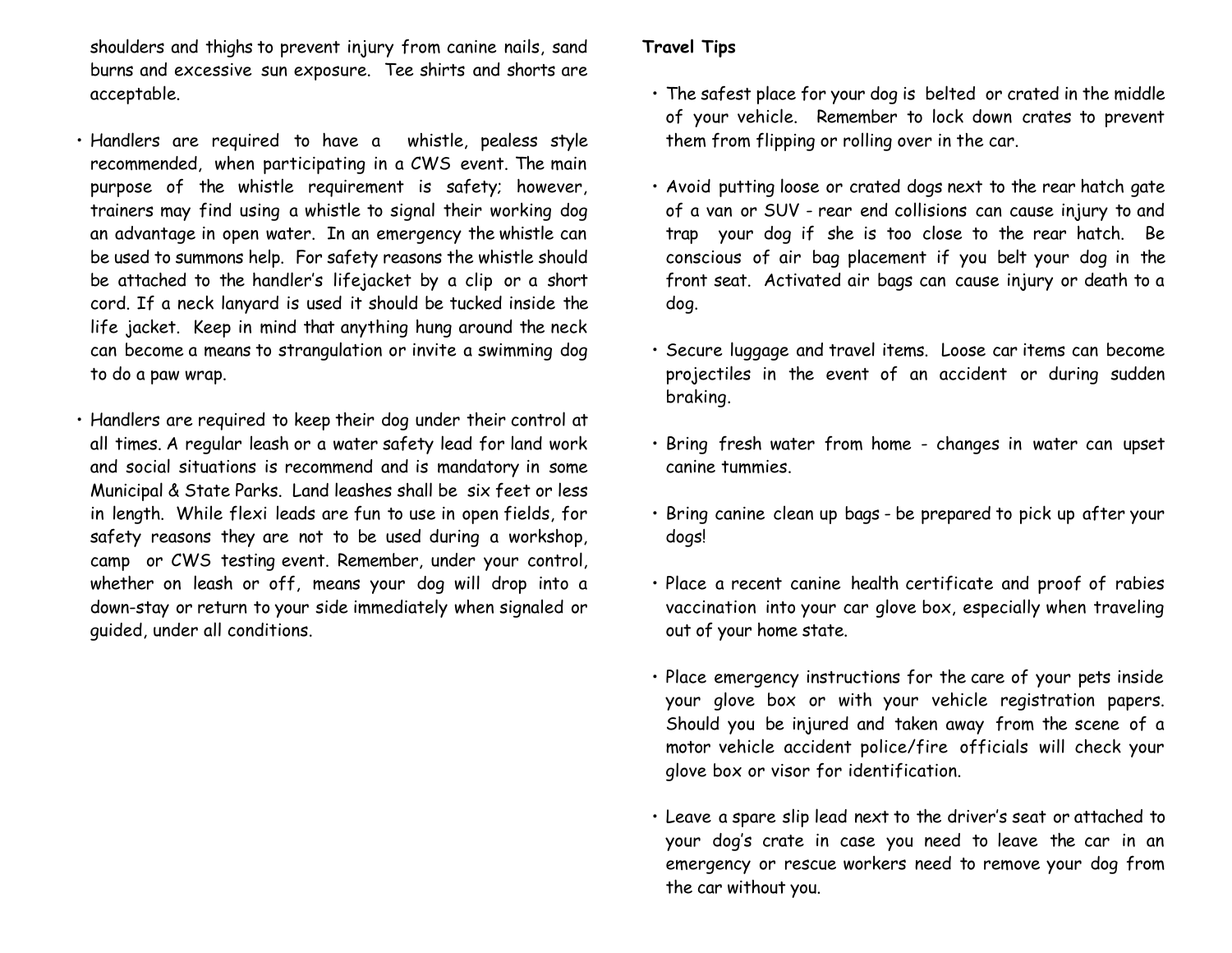of the following: unresponsiveness to handler's voice or touch, food or toy refusal, barking, whining, growling, jumping, lunging and pulling on the leash, spinning, stiff or slow body posturing with intense hard eye contact, or bristling upright hair on the back.

Manners and safety at the water's edge:

- Teach your dog to wait before entering the water from shore, dock or boat. Practice and condition a sit-before-water entry as a polite way for your dog to ask permission to enter the water.
- Teach your dog to wait before entering a boat from shore, a dock or between boats. Practice and condition a sit-beforeboarding as a polite way for your dog to ask permission to "boat up".

# **General Safety Rules**

- Do not bring vicious or aggressive dogs to any social, training or testing event. Dogs with antisocial behavior issues are best trained by behavior expects in private.
- Remove all throat collars and articles of clothing from your dog's neck before your dog enters the water. Dogs must wear either a K9 Life Jacket or a Harness when in the water.
- Keep your dog on leash in high traffic areas and during group training sessions. Polite dogs respect a leash and remain within its radius without pulling, jumping or barking. Do not move forward if your dog is pulling you or is unresponsive to your communications.
- Handlers are responsible for knowing and obeying park and beach rules.
- Dogs are not to be tied out and left unattended. Use crates or pens to keep dogs safe and comfortable during down time.
- Dog training is an act of love and respect. Harsh handling of dogs will not be tolerated. Any person who is deemed by an instructor to be abusing or neglecting an animal shall be subject to expulsion from the workshop.
- · Be an advocate for your dog! Remove your dog from any training situation if you feel your dog is injured, sick, fatigued or out of control. Do not wait for an instructor to excuse you. Do not continue to swim your dog if your dog appears tired or repeatedly heads for land when swimming. Dogs who are overweight, less than 14 months old, seniors, not properly conditioned for sports, working in cold water, or recovering from an illness or injury should be closely monitored. Swimming is significantly more exhausting than running on land. Pace your dog's activities so that she gets the rest she needs to continue learning and remain injury free.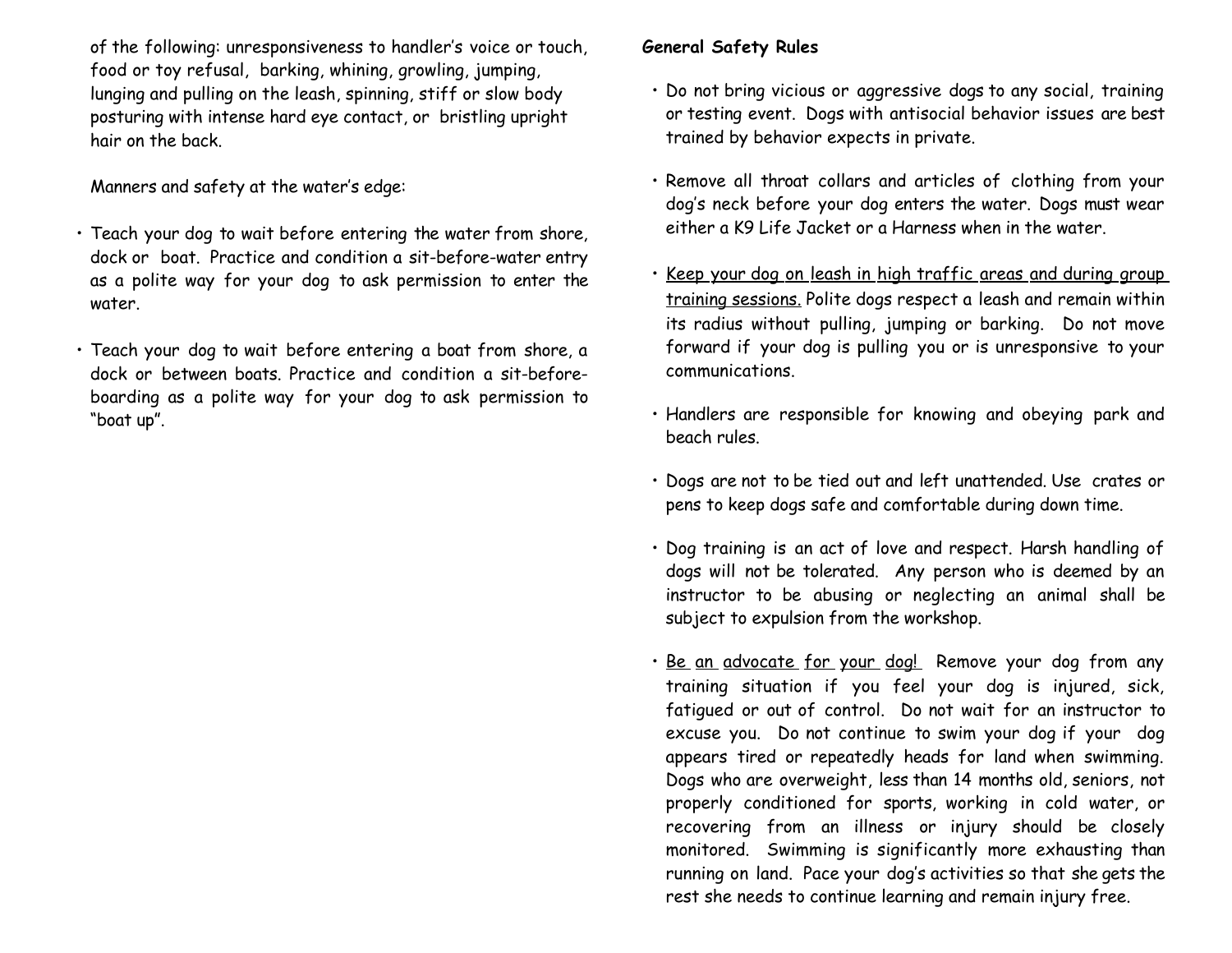- Handlers may exercise their dogs in the water, at their own risk, during training breaks. Caution should be given to traffic and objects being tossed at the same time. Please establish a respectful fetching system so dogs are not competing for the same toy or getting hit by flying objects. Handlers are encouraged to take turns tossing toys and should give space and time to swimming dogs.
- Use appropriate dog toys for fetch games! Sticks you find on the ground are not safe dog toys. Dogs have been severely injured and even died as a result of sticks penetrating eyes, mouths and throats. Multiple dogs chasing a stick escalates the danger. Be safe, walk your dog away from stick chasing games. See: www.colliecorner.com/stick-to-toys/ for documented cases of injury during stick play.
- There shall be at least two adults present when a dog or person is in the water.
- No smoking during any CWS event or on the immediate grounds. Tobacco is toxic to canines.
- Glass containers are not permitted on beaches or near the water. Pick up broken glass immediately. Please discard empty glass bottles promptly.
- CWS Boats are for the sole use of dogs and handlers practicing water work under the direction an instructor. Handlers are required to: gain permission before using a boat; wear lifejackets; avoid standing on work platform, keep dogs on the work platform unless the boat interior has been made slip resistant for the dog.
- Avoid letting your dog jump from a platform into shallow water. Abruptly hitting the bottom can cause pain or injury.
- Polite handlers never let their dog rush toward another dog. Get permission before letting dogs go nose to nose. On leash greetings can be very stressful for some dogs and can provoke aggression. If you know your dog doesn't like surprises or rude dogs - step in front of your dog and protect her from unwanted advances. Whether your dog is on leash or off you are responsible for her behavior. A dog, leashed or not, who is permitted to rush at another animal or person uninvited is not under proper control. You shall be held accountable for any unpleasant results if you cannot, or do not, immediately take control and bring your dog to your side or place her into a "down-stay".
- Keep a respectful distance between you and other teams. Over stimulated and aroused dogs can cause injuries to their handler or others. Immediately remove your dog from the stimulation when she becomes agitated or over active, even if you think she is just being happy!
- Reward attention and focus during training sessions.
- An attentive dog will not disturb other working teams or seek attention through disruptive behavior. An attentive dog will choose to work with you and will ignore all the wonderful distractions around you. So reward attention (eye contact, a calm sit or down at your side) like it was the most important behavior in teamwork, cause it is!
- If your dog becomes agitated or overly excited during training immediately guide her away from the activity and keep walking away until she responds to your voice and is demonstrating calm self control. Don't be afraid to ask for help. The instructor will stop the training program if you can't or fail to reduce your dog's anxiety. When the dog is behaving calmly you can move back toward your original activity. Stop or back up if she is not attentive to you. Let her know she can only move when she is calm and listens to you. Signs of excessive stress and arousal may be one or more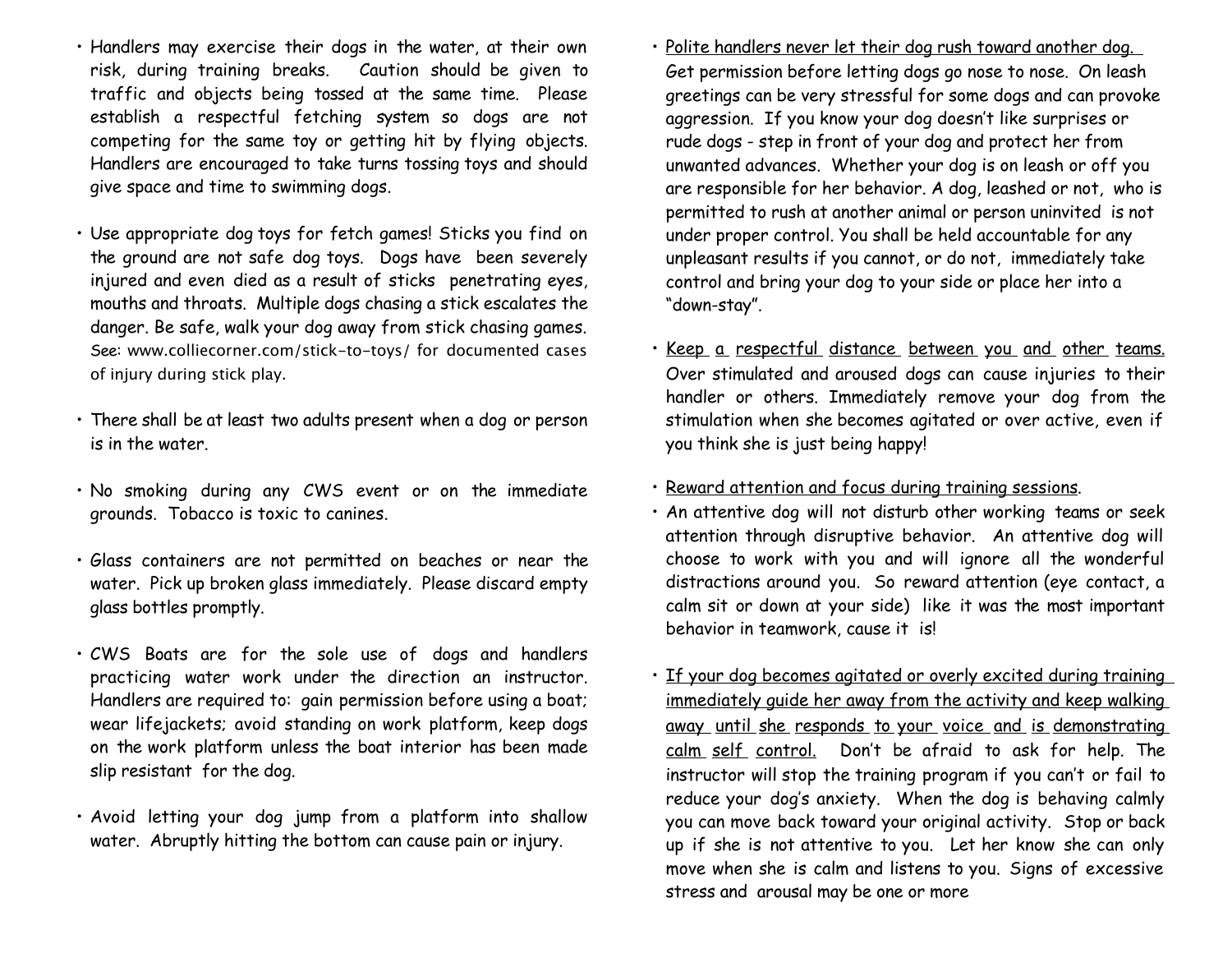#### **Canine and Owner Etiquette**

- Clean up after your dog. Do not let your male dog inappropriately lift his leg. Be responsible for your dogs and be kind enough to pick up after someone who wasn't responsible - it promotes public approval for dogs in public places.
- Excessive barking is rude and disruptive. Remember to bring toys and chew items to distract or redirect anxiety barkers.
- Please put cell phones on vibrate during the workshop.
- Join Dogs Against Trainers Under the Influence! If an instructor feels a handler is in possession of or under the influence of an alcoholic beverage and or drugs the handler will not be allowed to participate further in the workshop.
- Well mannered dogs do not jump on or beg for food from other people, nor do they encroach upon another dog's space, or steal another dog's toys.
- Get permission before offering another handler's dog any treats. Ask permission before allowing your dog to greet another dog. Practice a sit-before-greet routine to encourage calm behavior and canine self control.
- A bitch in season is a very unfair distraction for the other dogs - leave bitches in season at home.
- Unfortunately glass, fishing gear, and a sundry of natural and man made sharp objects are common at water sites. Please be kind and dispose of these sharp objects.
- At the end of the workshop be a responsible and honorable person. Clean up and take out all that you brought in to the workshop. Then offer assistance to others and help clean up.

### **Health**

- Avoid letting your dog swim in water that is unfit for human swimming.
- Physically check your dog for strength and health before water training. Feel her whole body with your hands, particularly check her eyes, ears, paws and mouth for signs of health. You want your dog to be well rested, slightly hungry, looking healthy and exhibiting a healthy happy attitude.
- Trim nails to prevent broken toenails in the field and to give your dog a better foot hold during platform jumping, and boarding boats.
- Tie up hair/coat that falls over your dogs eyes so that she can better see articles and targets and avoid injury.
- Ear wash is recommended before and after swimming to help prevent ear infections. Pat dry the ear opening after cleaning.
- After swimming rinse away irritating sand and mud from your dog's coat. Towel dry your dog and check her entire body. Look for clear eyes and ears. Watch for soreness and lack of flexibility. Check for imbedded plant material, insects or other small objects in skin and paws.
- Signs of fatigue during swimming may include, heavy panting deep chest & stomach heaving, trembling, confusion or unresponsiveness to direction, swimming slower than usual, swimming lower in the water than usual, hesitating or refusing to go in the water, returning to the boat or shore without completing the designated task, or an unwillingness to carry or tow objects.
- Check your dog's gums to learn what they normally look like when healthy. The mucous membrane color can tell you if enough oxygen is making it into the dog's blood stream.